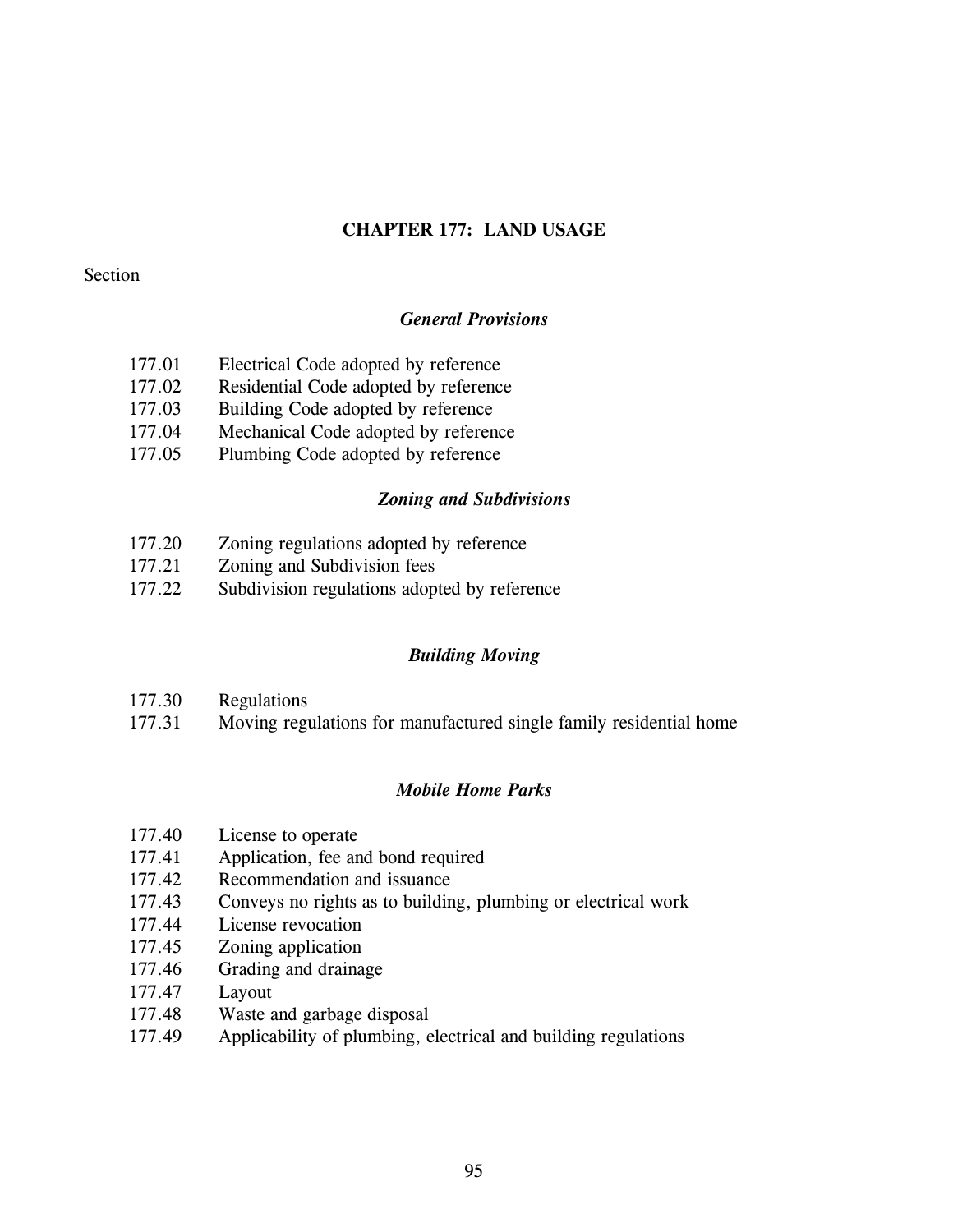### 96 **North Bend - Local Legislation**

### *Flood Plain Regulations*

| 177.60<br>Flood plain regulations adopted by reference |
|--------------------------------------------------------|
|--------------------------------------------------------|

#### *Comprehensive Plan*

177.070 Comprehensive plan; adopted by reference

#### *GENERAL PROVISIONS*

### **§ 177.01 ELECTRICAL CODE ADOPTED BY REFERENCE.**

To provide certain minimum standards, provisions, and requirements for safe and fire proof installation, methods of connection, and uses of materials in the installation of electrical wiring and appliances, the National Electrical Code, 1975 Edition, as recommended and published by the National Fire Protection Association, and printed in book or pamphlet form, is hereby incorporated by reference in addition to all amended editions as though printed in full herein insofar as said code does not conflict with the statutes of the State of Nebraska. One copy of the Electrical Code is on file at the office of the Municipal Clerk and is available for public inspection at any reasonable time. The provisions of the Electrical Code shall be controlling throughout the municipality and throughout its zoning jurisdiction. (Prior Code, § 9-701)

### **§ 177.02 RESIDENTIAL CODE ADOPTED BY REFERENCE.**

(A) The International Residential Code, 2012 Edition, including Appendix Chapters A - Q, as published by the International Code Council, Inc., is hereby adopted as the Residential Code of this municipality for regulating and controlling the design, construction, quality of materials, erection, installation, alteration, repair, location, relocation, replacement, addition to, use, or maintenance of one– and two–family dwellings and townhouses not more than three stories in height in the municipality and providing for the issuance of permits and collection of fees therefor. Each and all of the regulations, provisions, penalties, conditions, and terms of the Residential Code are hereby referred to, adopted, and made a part hereof as if fully set out in this section, with the additions, insertions, deletions, and changes, if any, prescribed in this section. The Residential Code, printed in book or pamphlet form, is hereby incorporated by reference in addition to all amended editions as though printed in full herein insofar as such code does not conflict with the Statutes of the State of Nebraska. One copy of the Residential Code is on file at the office of the Municipal Clerk and is available for public inspection at any reasonable time. The provisions of the Residential Code shall be controlling throughout the municipality and throughout its zoning jurisdiction.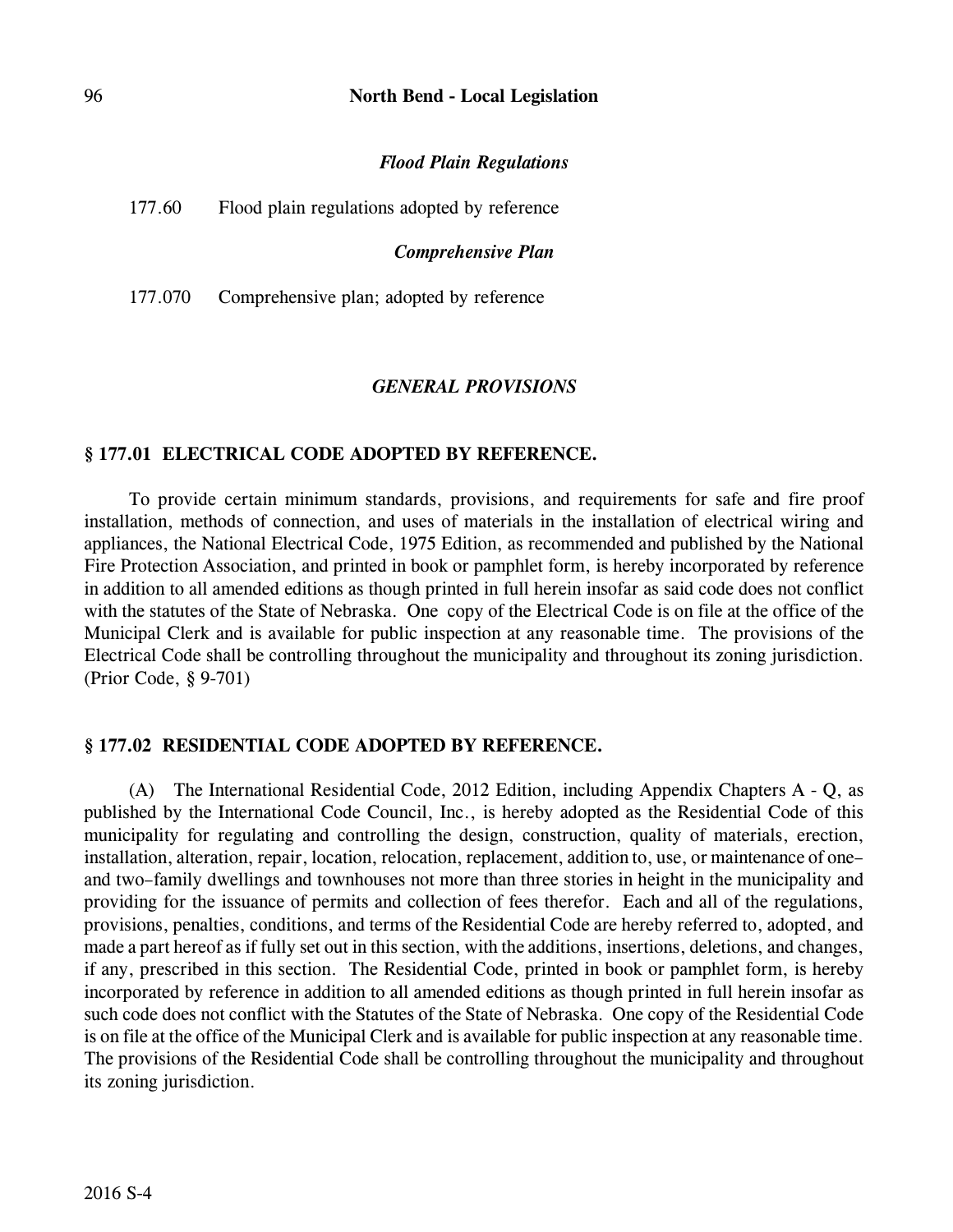### Land Usage 97

(B) Nothing in this section or in the Building Code or Residential Code shall be construed to affect any suit or proceeding pending in any court, or any rights acquired or liability incurred, or any cause or causes of action acquired or existing, under any act or ordinance hereby repealed; nor shall any just or legal right or remedy of any character be lost, impaired or affected by this section. (Prior Code, 9-502) (Am. Ord. 541, passed 10-20-15)

## **§ 177.03 BUILDING CODE ADOPTED BY REFERENCE.**

(A) The International Building Code, 2012 Edition, including Appendix Chapters A - M, as published by the International Code Council, Inc., is hereby adopted as the Building Code of this municipality for establishing the minimum regulations governing the conditions and maintenance of all property, buildings, and structures, providing the standards for supplied utilities and facilities and other physical things and conditions essential to ensure that structures are safe, sanitary and fit for occupation and use, and providing for the condemnation of buildings and structures unfit for human occupancy and use and for the demolition of such buildings and structures. Each and all of the regulations, provisions, penalties, conditions, and terms of the Building Code are hereby referred to, adopted, and made a part hereof, as if fully set out in this section, with the additions, insertions, deletions, and changes, if any, prescribed in this section. The Building Code, printed in book or pamphlet form, is hereby incorporated by reference in addition to all amended editions as though printed in full herein insofar as such code does not conflict with the Statutes of the State of Nebraska. One copy of the Building Code is on file at the office of the Municipal Clerk and is available for public inspection at any reasonable time. The provisions of the Building Code shall be controlling throughout the municipality and throughout its zoning jurisdiction.

(B) Nothing in this section or in the Building Code or Residential Code shall be construed to affect any suit or proceeding pending in any court, or any rights acquired or liability incurred, or any cause or causes of action acquired or existing, under any act or ordinance hereby repealed; nor shall any just or legal right or remedy of any character be lost, impaired or affected by this section. (Prior Code, § 9-501) (Am. Ord. 541, passed 10-20-15)

## **§ 177.04 MECHANICAL CODE ADOPTED BY REFERENCE.**

To provide certain minimum standards, provisions, and requirements for safe and stable design, installation, methods of construction and connection and uses of materials in the installation of heating, cooling and ventilating equipment; gas, liquid and solid fuel piping equipment; mechanical refrigeration; incinerator and crematory equipment; fireplaces, fire protection systems; and air pollution control systems, the Uniform Mechanical Code, 1973 Edition, as recommended and published by the International Association of Plumbing and Mechanical Officials, and printed in book or pamphlet form, is hereby incorporated by reference in addition to all amended editions as though printed in full herein insofar as said code does not conflict with the statutes of the State of Nebraska. Three copies of the Mechanical Code are on file at the office of the Municipal Clerk and are available for public inspection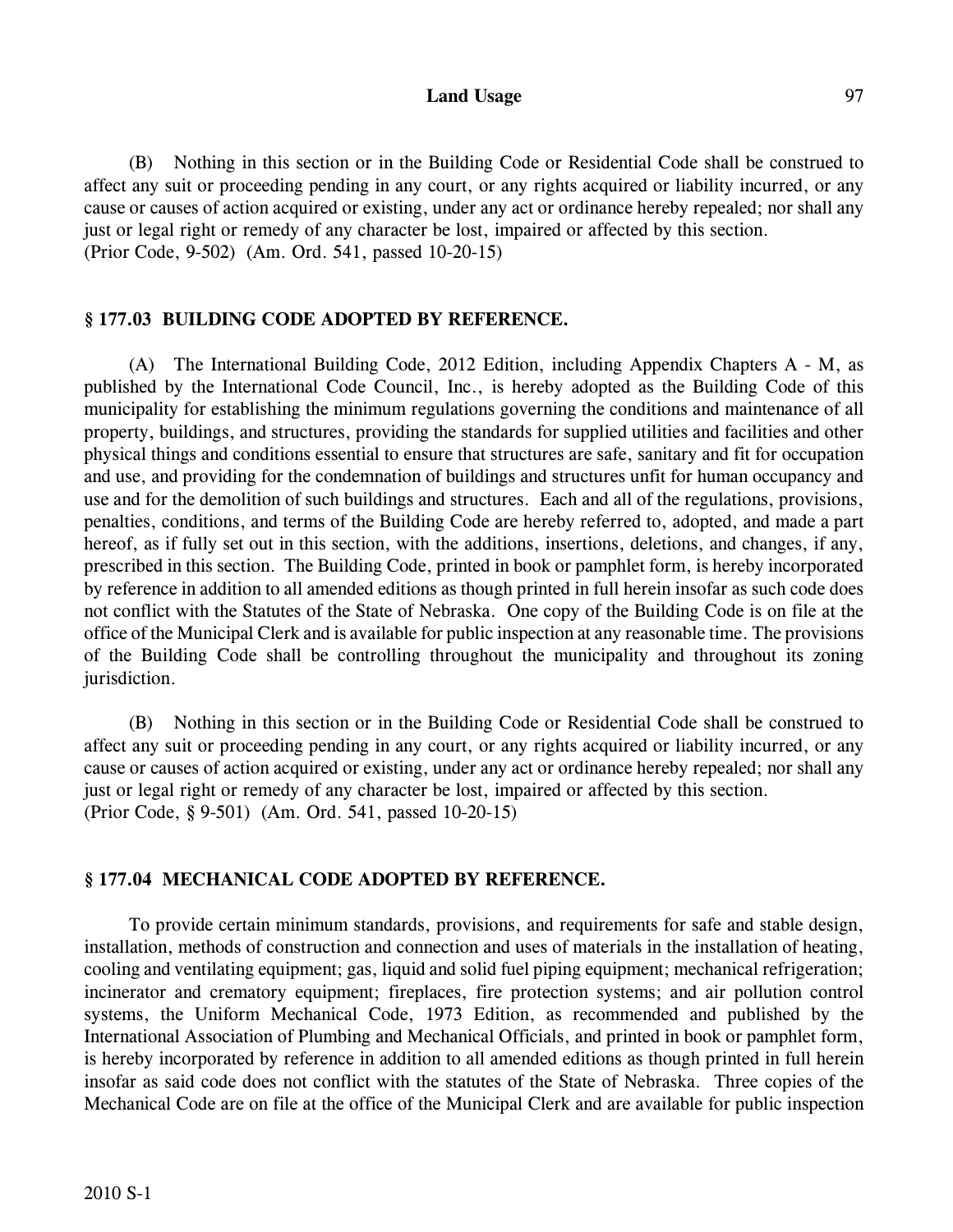at any reasonable time. The provisions of the Mechanical Code shall be controlling throughout the municipality and throughout its zoning jurisdiction. (Prior Code, § 9-801)

### **§ 177.05 PLUMBING CODE ADOPTED BY REFERENCE.**

To provide certain minimum standards, provisions, and requirements for safe and stable installation, methods of connection, and uses of materials in the installation of plumbing and heating, the Uniform Plumbing Code, 1988 Edition, published by the International Association of Plumbing and Mechanical Officials filed with the Library of Congress Card. No. 78-073077, and printed in book or pamphlet form, is hereby incorporated by reference in addition to all amended editions as though printed in full herein insofar as said code does not conflict with the Statutes of the State of Nebraska. One copy of the Plumbing Code is on file at the office of the Municipal Clerk and is available for public inspection at any reasonable time. The provisions of the Plumbing Code shall be controlling throughout the municipality and throughout its zoning jurisdiction.

(Prior Code, § 9-601)

### *ZONING AND SUBDIVISIONS*

### **§ 177.20 ZONING REGULATIONS ADOPTED BY REFERENCE.**

(A) The Zoning Regulations and Official Zoning Map for the City of North Bend, Nebraska, dated 2010, prepared by JEO Consulting Group, Inc. for the City of North Bend, recommended by the North Bend Planning Commission on April 15, 2010, and approved by the North Bend City Council on April 20, 2010, be and the same is hereby adopted as the official Zoning Regulations and Zoning Map of the City of North Bend, Nebraska.

(B) Three copies of the Zoning Regulations and one Official Zoning Map of the City of North Bend, Nebraska, are on file and shall be kept in the office of the City Clerk of the City of North Bend. Nebraska for public inspection during office hours.

(Ord. 494, passed 4-20-10; Am. Ord. 505, passed 6-21-11; Am. Ord. 506, passed 6-21-11; Am. Ord. 507, passed 6-21-11; Am. Ord. 508, passed 9-20-11; Am. Ord. 513, passed 6-19-12; Am. Ord. 517, passed 9-4-12; Am. Ord. 539, passed 10-6-15; Am. Ord. 544, passed 2-3-16; Am. Ord. 553, passed 12-20-16; Am. Ord. 565, passed 12-4-18)

### **§ 177.21 ZONING AND SUBDIVISION FEES.**

(A) The following fees shall be required: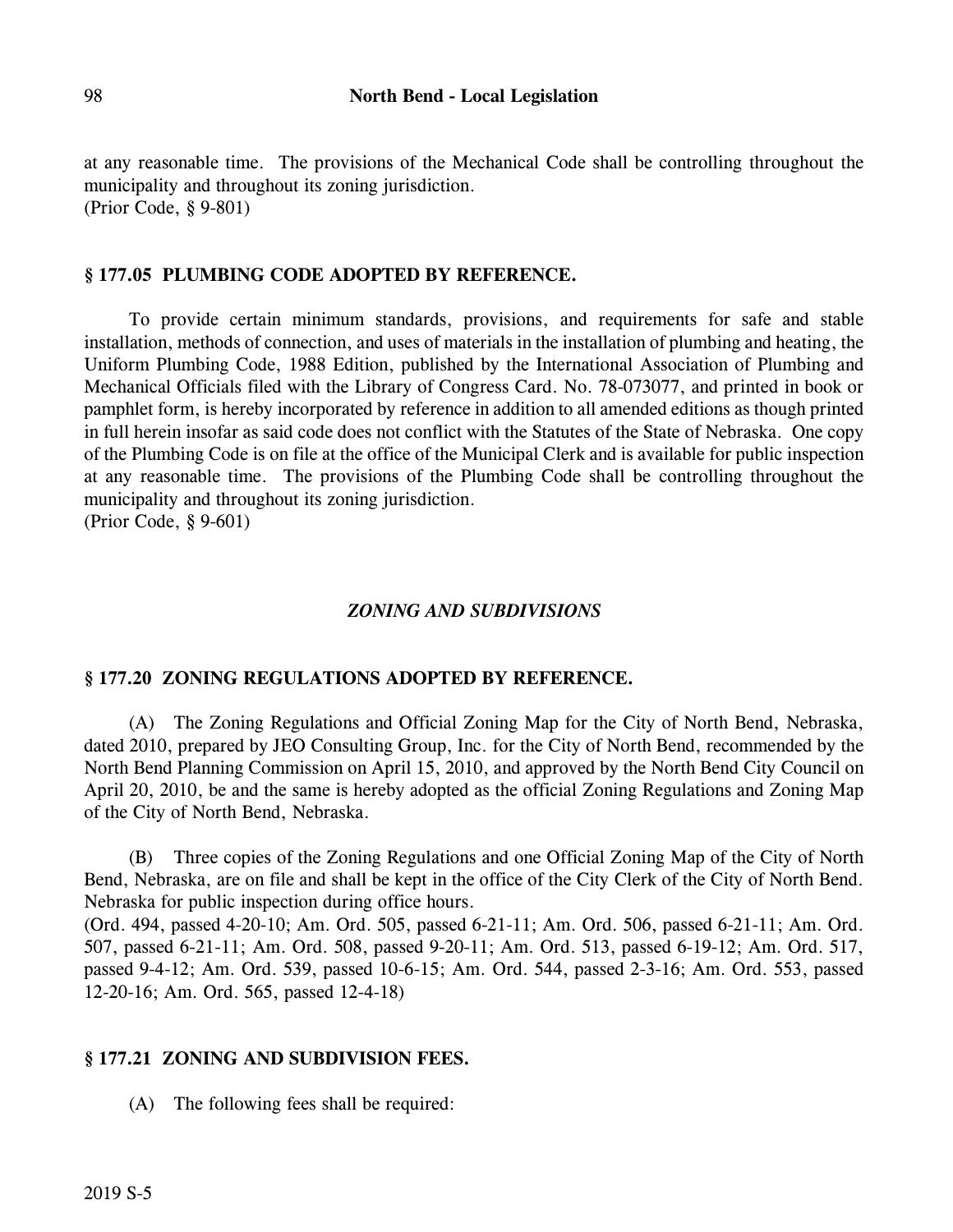| Replats, small tracts and lot splits: | \$100.00                  |
|---------------------------------------|---------------------------|
| Preliminary plat:                     | $$100.00 + $2.00$ per lot |
| Revised preliminary plat:             | $$50.00 + $2.00$ per lot  |
| Final plat:                           | $$100.00 + $2.00$ per lot |
| Vacation of plat:                     | \$100.00                  |

(B) In addition, the applicant is responsible for all filing fees, legal fees, mailing fees, and any advertising costs, which shall be billed to the applicant and paid within 45 days of billing.

(C) The following additional fees shall be required for all subdivisions using sanitary and improvement district (SID) financing:

(1) The district shall pay to the city 1% of the estimated total construction cost of improvements as shown on the subdivision application source and use of funds form. This amount is to be paid at the time the City Engineer approves the plans and specifications for the improvements.

(2) At the time of acceptance of the work, the actual fee shall be determined on the basis of 1% of final construction costs, as verified by the City Engineer. Any variance between the estimated fee payment and the actual fee payment shall be adjusted and paid by the district, or refunded to the district.

| <b>Conditional Use Permit Applications</b>        | \$35.00              |
|---------------------------------------------------|----------------------|
| Flood Plain Development Permit<br>Variance<br>(a) | \$100.00<br>\$100.00 |
| <b>Tower Development Permit</b>                   | \$100.00             |
| <b>Future Land Use Map Amendment</b>              | \$75.00              |
| Zoning Map Amendment                              | \$75.00              |
| <b>Zoning Regulation Text Amendment</b>           | \$75.00              |
| <b>Subdivision Regulation Text Amendment</b>      | \$75.00              |
| <b>Comprehensive Plan Text Amendment</b>          | \$75.00              |
| Preliminary CMD (includes rezoning)               | \$100.00             |
| <b>Final CMD</b>                                  | \$100.00             |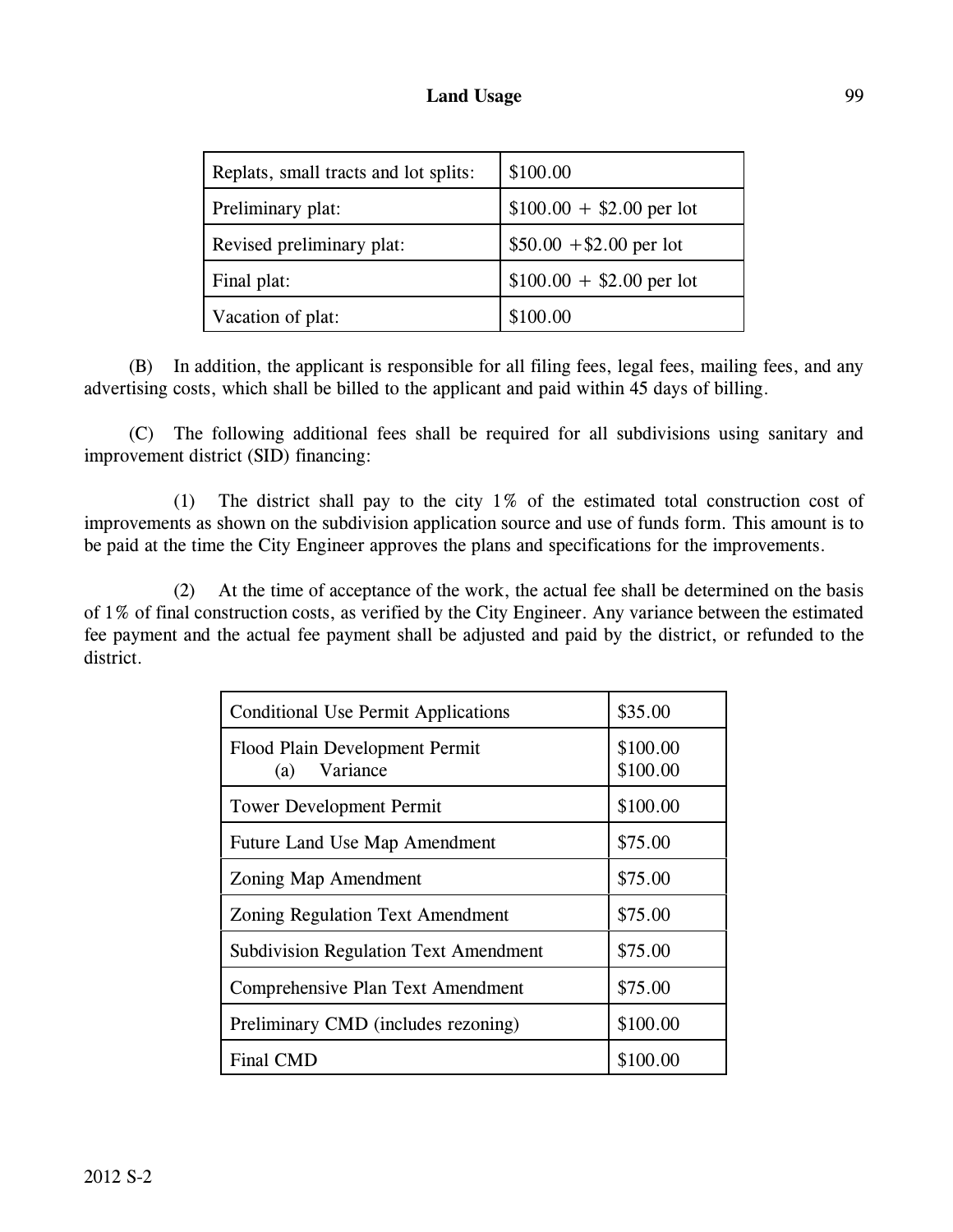(3) In addition to the application fees, the applicant is responsible for all advertising costs, filing fees, legal fees, mailing expense and engineering review costs, which shall be billed to the applicant and paid within 45 days of billing.

(Prior Code, § 12-102) (Am. Ord. 488, 11-18-08; Am. Ord. 514, passed 7-3-12; Am. Ord. 536, passed 7-14-15)

# **§ 177.22 SUBDIVISION REGULATIONS ADOPTED BY REFERENCE.**

For the purpose of providing for the orderly development of North Bend and its environs by insuring, through the prescribed rules and standards, functional arrangements of street layouts; open spaces; adequate community facilities and utilities, to coordinate development with the city's transportation, land use and capital facilities plan, and to generally provide conditions favorable for the health, safety and convenience of the community, the Subdivision Regulations of North Bend, Nebraska, published in pamphlet form, and adopted by Ordinance 406, October 18, 1999 are hereby incorporated by reference. One copy of the Subdivision Regulations shall be kept on file with the Municipal Clerk and available for inspection by any member of the public during office hours. (Prior Code, § 11-101)

# *BUILDING MOVING*

# **§ 177.30 REGULATIONS.**

(A) It shall be unlawful for any person, firm, or corporation to move any building or structure within the municipality or from outside the city limits or its one surrounding mile of special jurisdiction into the city limits or into another site in its one surrounding mile of special jurisdiction without a written permit to do so; provided, however, that such a permit is not required for the moving into or out of the city or its one surrounding mile of special jurisdiction a residential modular housing unit as defined in Neb. RS 71-1557 bearing the seal of the Nebraska Public Service Commission for a designated dwelling unit to be located singularly on a lot and occupied by one family, which is a manufactured factory home built in compliance with the Nebraska Uniform Standards for Modular Housing Unit Act as found in Neb. RS 71-1555 to 71-1568, as amended. Application shall be made to the Municipal Clerk, and shall include the present and future location of the building to be moved, the proposed route, the equipment to be used. The application for said permit shall be accompanied by a fee determined by the governing body and an Affidavit duly notarized, sworn by the person, or office of the firm or corporation, applying for said permit stating that he, she or it has:

(1) Made a search of the records in the Register of Deeds office of Dodge County, Nebraska and that from said records has been found the names of the record title owners of property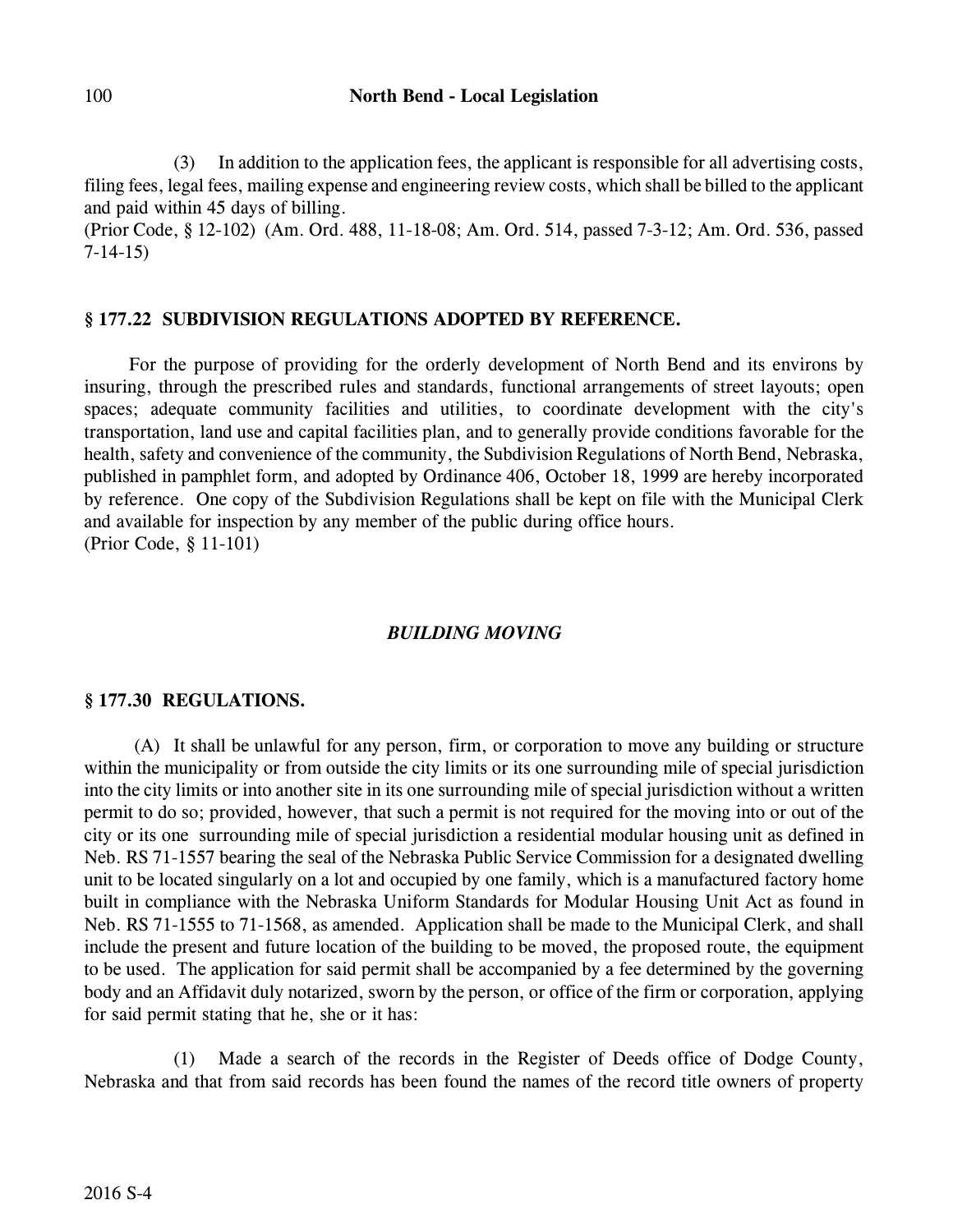within 500 feet of the proposed location on which it is planned to place said building or structure (setting forth the name and address of each owner); and

(2) Provided to the Clerk a petition or petitions consenting to the application to move said building having signatures of owners within said 500 feet, giving the land description to be used and the type and size and purpose of building, which includes a statement that each signer has seen a picture of the building to be moved in, which petition or petitions shall be presented to the City Clerk along with Affidavit. If 100% of the owners have signed a petition or petitions approving the moving, then no special hearing is required and the Mayor and Council may grant the permit at any meeting. If there is one record owner who has not approved the moving by not signing the petition or petitions, then the City Clerk shall fix a time and place for a special hearing on said application and shall, not less than 21 days before date fixed for said hearing, notify in writing all said property owners, as they are found in the Affidavit, to appear, or said owners may file written protests to the issuance of said permit not later than the time fixed for said hearing.

(B) Upon said special hearing of said application or at a regular meeting if no special meeting is held, the Mayor and Council, if satisfied by the applicant that the erection of the building or structure would not be a nuisance, or detrimental to the property value of adjoining property owners, may issue said permit, with such conditions as are reasonably appropriate for said property owners. Any permit granted hereunder expires one year from the date of issuance. Applicant may reapply after one year by complying again with the provisions of this section. The applicant shall provide such other information as the governing body may require. The Municipal Clerk shall refer the said application to the Police authority of the city or city's Building Inspector for approval of the proposed route over which the said building is to be moved. Upon approval of the governing body, the Municipal Clerk shall then issue the said permit; Provided, that a good and sufficient corporate surety bond in the amount of \$10,000 and conditioned upon moving said building without doing damage to any private or Municipal property is filed with the Municipal Clerk prior to the granting of any permit. In the event it will be necessary for any licensed building mover to interfere with the telephone or telegraph poles and wires, or a gas line, the company or companies owning, using, or operating the said poles, wires or line shall upon proper notice of at least 24 hours, be present and assist by disconnecting the said poles, wires, or line relative to the building moving operation. All expense of the said disconnection, removal, or related work shall be paid in advance by the licensee unless such disconnection or work is furnished on different terms as provided in said company's franchise. Whenever the moving of any building necessitates interference with a water main, sewer main, pipes, or wire belonging to the municipality, notice in writing of the time and route of the said building moving operation shall be given to the various Municipal officials in charge of the Municipal utility departments who shall proceed in behalf of the municipality and at the expense of the mover to make such disconnections and do such work as is necessary.

(C) No moving permit shall be required to move a building that is designed to be transported and is 14 feet wide, or less, and when in a position to move, 18 feet high, or less; provided that the removal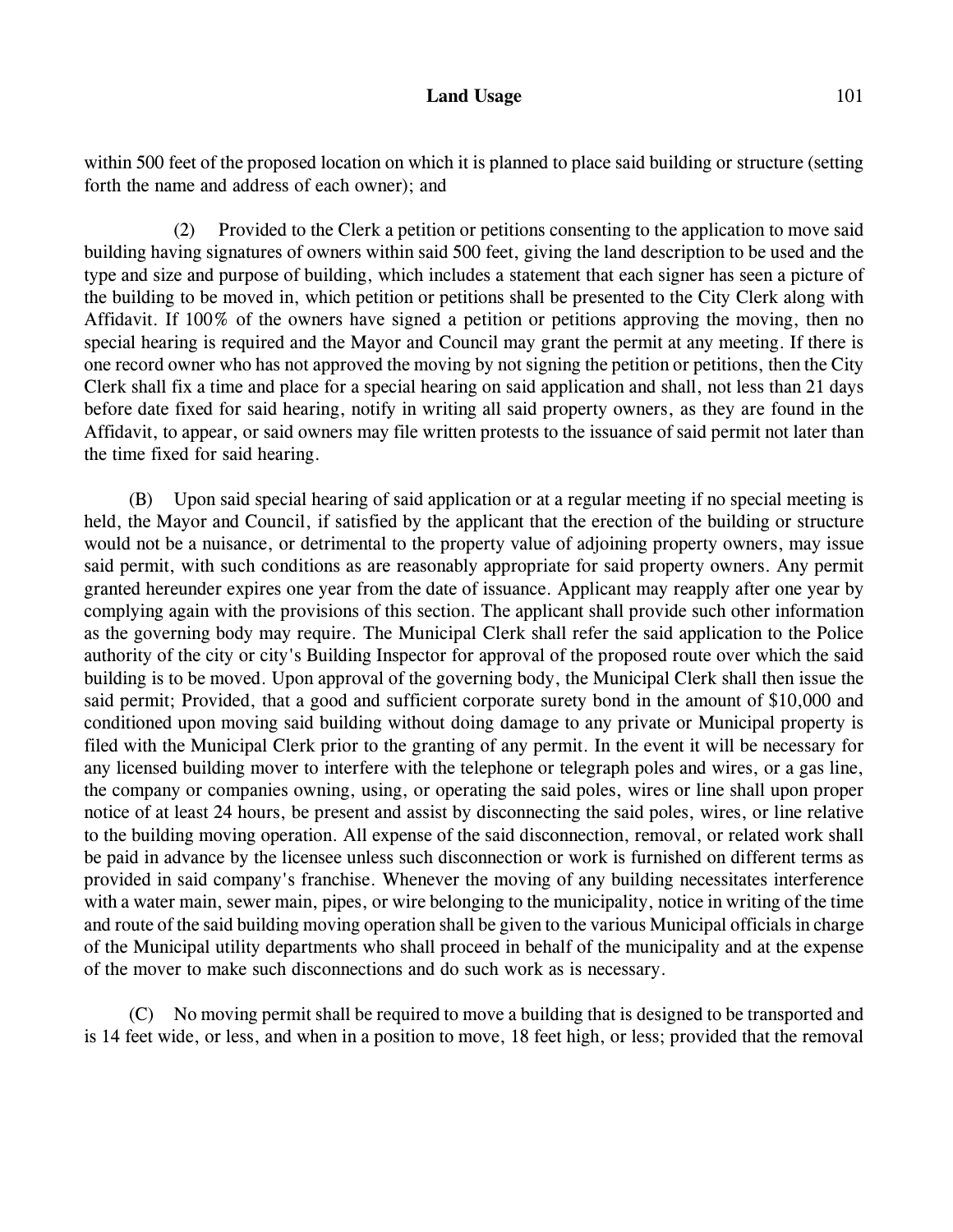of a building from a site within the city or one mile jurisdiction or the placement of such limited size building shall comply with all building ordinances and regulations governing the use and location of the property on which the building is placed or has been moved from within the city or its one mile jurisdiction. Further should the removal or placement of such limited size building require the mover of such limited size building to perform any of the activities required by a licensed mover and/or the city as set forth above, said mover must comply with said requirements. (Prior Code, § 9-401)

# **§ 177.31 MOVING REGULATIONS FOR MANUFACTURED SINGLE FAMILY RESIDENTIAL HOME.**

(A) For purposes of this section, *MANUFACTURED HOME* shall mean:

(1) A factory-built structure which is to be used as a place for human habitation, which is not constructed or equipped with a permanent hitch or other device allowing it to be moved other than to a permanent site, which does not have permanently attached to its body or frame any wheels or axles, and which bears a label certifying that it was built in compliance with National Manufactured Home Construction and Safety Standards, 24 CFR 3280 *et seq.*, promulgated by the United States Department of Housing and Urban Development; or

(2) A modular housing unit as defined in Neb. RS 71-1557 bearing a seal of the Public Service Commission of the State of Nebraska issued after May 1, 1998, or of the Department of Health and Human Services Regulation and Censure issued prior to May 1, 1998, in accordance with the Nebraska Uniform Standards for Modular Housing Units Act. Neb. RS 71-1555 to 71-1568.01 as of May 1, 1999 or later amended, entitled Nebraska Standards for Modular Housing, apply to the placement of manufactured houses within the city and its surrounding one mile of jurisdiction. The owner of a manufactured home located and installed on property within the city and its surrounding one mile jurisdiction is required to comply with same standards for permanent foundation system, permanent utility connections, setback lines, and minimum square footage which would apply to a site-built, single family dwelling on the same lot.

(B) Any manufactured home located and installed within the city or its surrounding one mile jurisdiction shall meet the following standards:

(1) The home shall have no less than 900 square feet of floor area;

(2) The home shall have no less than an 18 foot exterior width;

(3) The roof shall be pitched with a minimum vertical rise of 2½ inches for each 12 inches of horizontal run;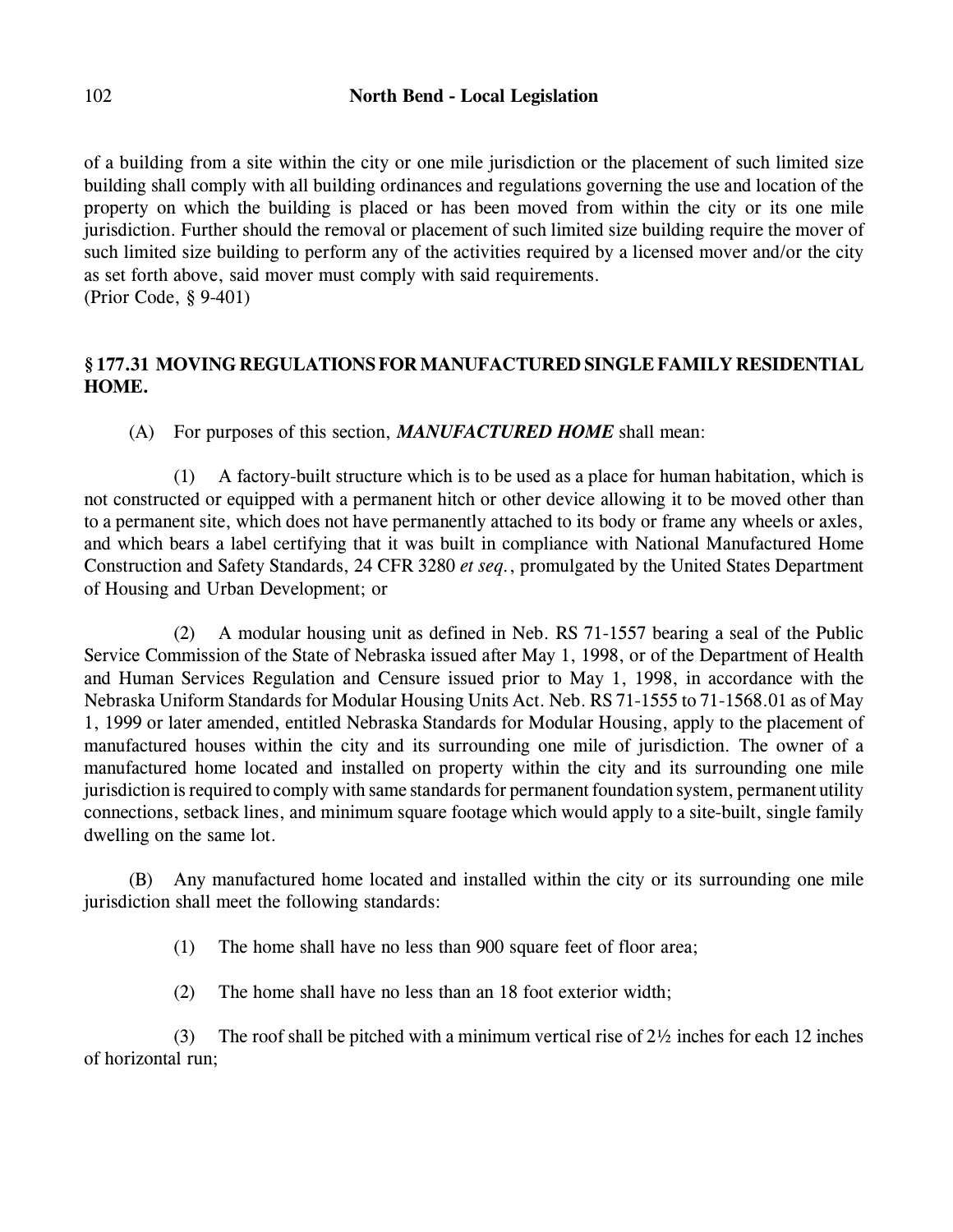(4) The exterior material shall be of a color, material and scale comparable with those existing in residential site-built single family construction;

(5) The home shall have a nonreflective roof material which is or simulates asphalt or wood shingles, tile or rock;

(6) The home shall have wheels, axles, transporting lights, and removable towing apparatus removed; and

(7) Nothing in this section shall be deemed to supersede any valid restrictive covenants of record applying to the location of the manufactured home.

(C) The provision of this section shall not apply to mobile type homes required to be in mobile home parks and are located in such parks.

(D) If a trailer, modular, double-wide home, or manufactured home is moved off of a lot, then any replacement to be moved onto said lot must comply with the requirements of this section. The building permit fees and inspection fees charged by city are applicable to houses within the scope of this section. It shall be unlawful for any person, corporation or entity to fail to comply with this section and such failure is subject to the building stop order authority in the city. (Prior Code, § 9-404)

# *MOBILE HOME PARKS*

## **§ 177.40 LICENSE TO OPERATE.**

It shall be unlawful for any person to establish, operate or maintain, or permit to be established, operated or maintained upon any property owned or controlled by him, a mobile home park within the city without having first secured a license therefor from the city, granted and existing in compliance with the terms of this subchapter. Such license shall expire one year from the date of issuance but may be renewed under the provisions of this subchapter for additional periods of one year. (Prior Code, § 10-407)

## **§ 177.41 APPLICATION FEE, AND BOND REQUIRED.**

(A) The application for a license pursuant to this subchapter or the renewal thereof shall be filed with the City Clerk and shall be accompanied by a fee of \$100 for each mobile home park. The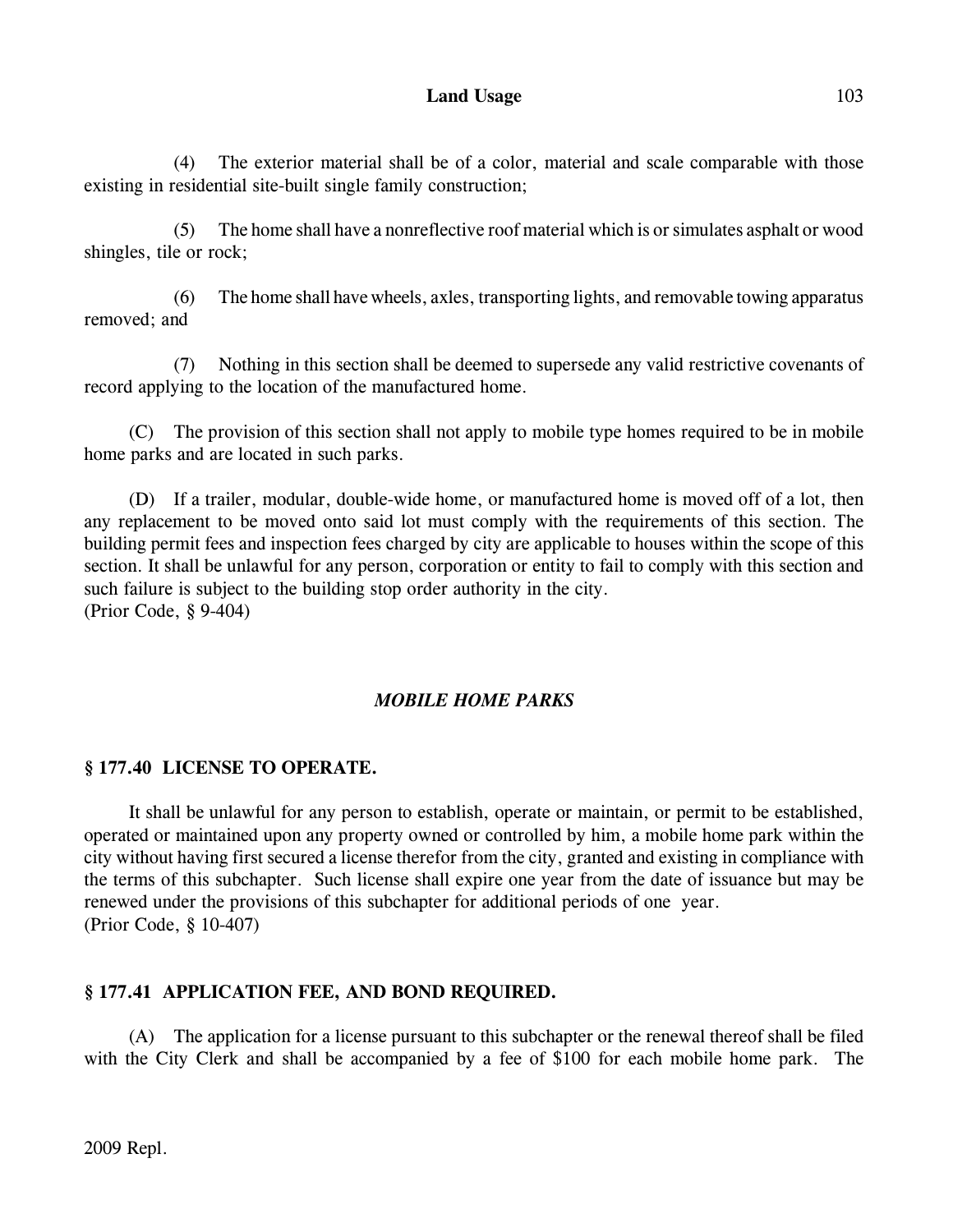application for a license or a renewal thereof shall include the name and address of the owner in fee of the tract (if the fee is vested in some person other than the applicant, a duly verified statement by that person that the applicant is authorized by him to construct or maintain the trailer camp and make the application), and such legal description of the premises, upon which the mobile home park is or will be located, as will readily identify and definitely locate the premises.

(B) The application shall be accompanied by a copy of the mobile home park plan showing the following, either existing or as proposed:

- (1) The extent and area used for mobile home park purposes.
- (2) Roadways and driveways.
- (3) Location of sites or units for mobile homes.

(4) That there has been proper conformance with city building, zoning, plumbing and other regulations.

- (5) Method and plan of sewage disposal.
- (6) Method and plan of garbage removal.
- (7) Plan for water supply.

(8) Plan for electricity for units. (Prior Code, § 10-408)

# **§ 177.42 RECOMMENDATION AND ISSUANCE.**

Before any license pursuant to this subchapter may be issued, there shall be a favorable determination by the City Council. (Prior Code, § 10-409)

# **§ 177.43 CONVEYS NO RIGHTS AS TO BUILDING, PLUMBING OR ELECTRICAL WORK.**

Licenses issued under the terms of this subchapter convey no right to erect any building, to do any plumbing work or to do any electrical work without such further permit as may be otherwise required. (Prior Code, § 10-410)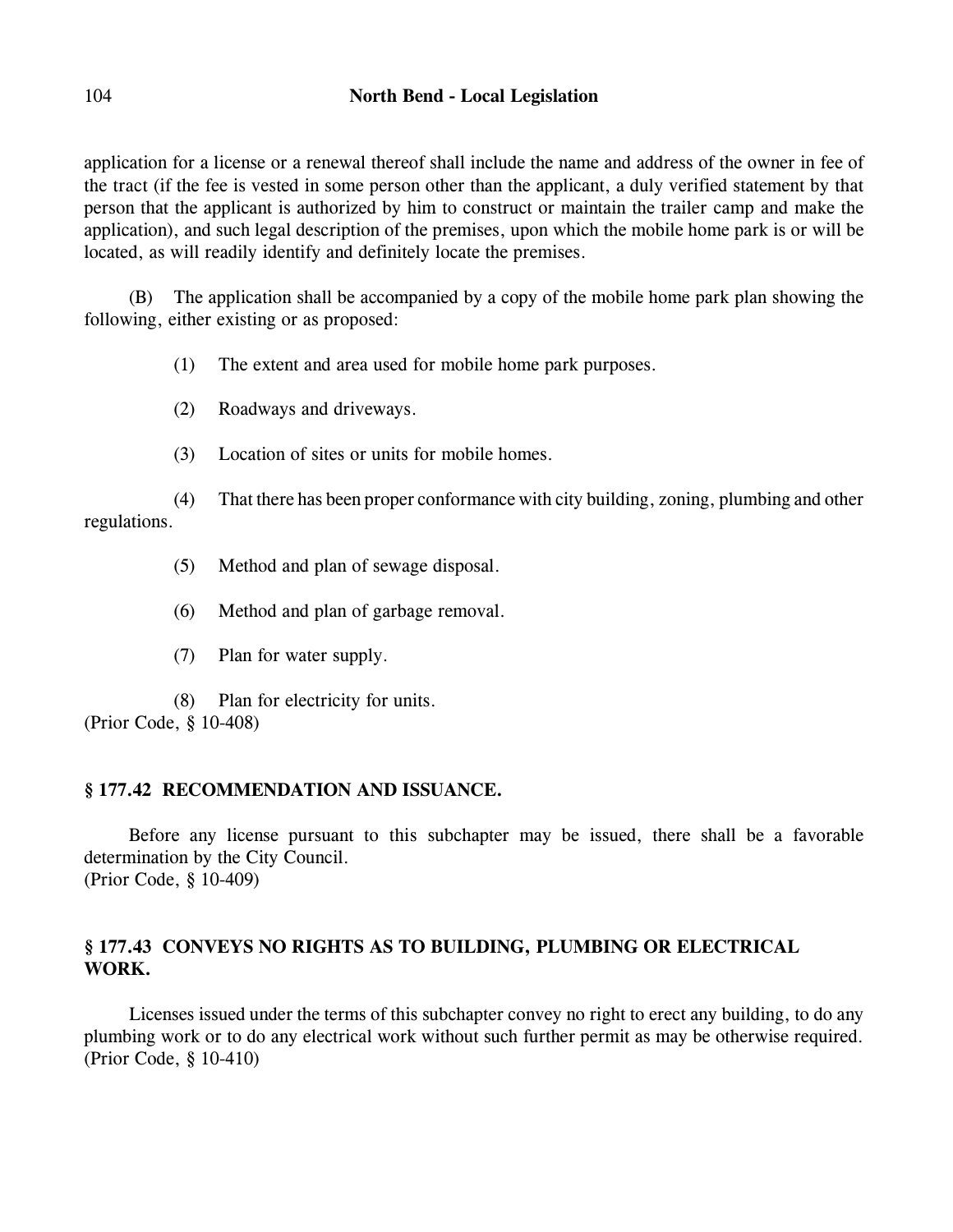## Land Usage 105

### **§ 177.44 LICENSE REVOCATION.**

The City Council is hereby authorized to revoke any license issued pursuant to the terms of this subchapter if after due investigation it is determined that the holder thereof has violated any of the provisions of this subchapter or that any mobile home or mobile home park, is being maintained in an unsanitary or unsafe manner or is a nuisance.

(Prior Code, § 10-411)

### **§ 177.45 ZONING APPLICATION.**

(A) No mobile home park shall be located in any residential or business and industrial zone except as authorized and in compliance with Zoning Ordinances.

(B) No mobile home park shall be located within the city unless city water and sewer connections and fire protection facilities are available.

(C) No occupied mobile home shall be located within the city within the recognized setback line for the zoning district in which such mobile home is located not less than ten feet from any other building or vehicle or the boundary line of the tract on which such trailer is located. (Prior Code, § 10-412)

### **§ 177.46 GRADING AND DRAINAGE.**

Every mobile home park shall be located on a well drained area, and the premises shall be properly graded so as to prevent the accumulation of storm or other waters. (Prior Code, § 10-413)

### **§ 177.47 LAYOUT.**

Mobile home units shall be clearly designated and the parks so arranged that all units shall face or abut on a driveway of not less than 16 feet in width, giving easy access from all units to a public street. Such driveway shall be at least graveled or cindered and maintained in good condition, having proper drainage into the city's Drainage System, and shall not be obstructed. (Prior Code, § 10-414)

### **§ 177.48 WASTE AND GARBAGE DISPOSAL.**

(A) *Sanitary waste disposal generally.* All waste from showers, toilets, faucets and lavatories shall be wasted into a sewer system extended from and connected with the city sewer system.